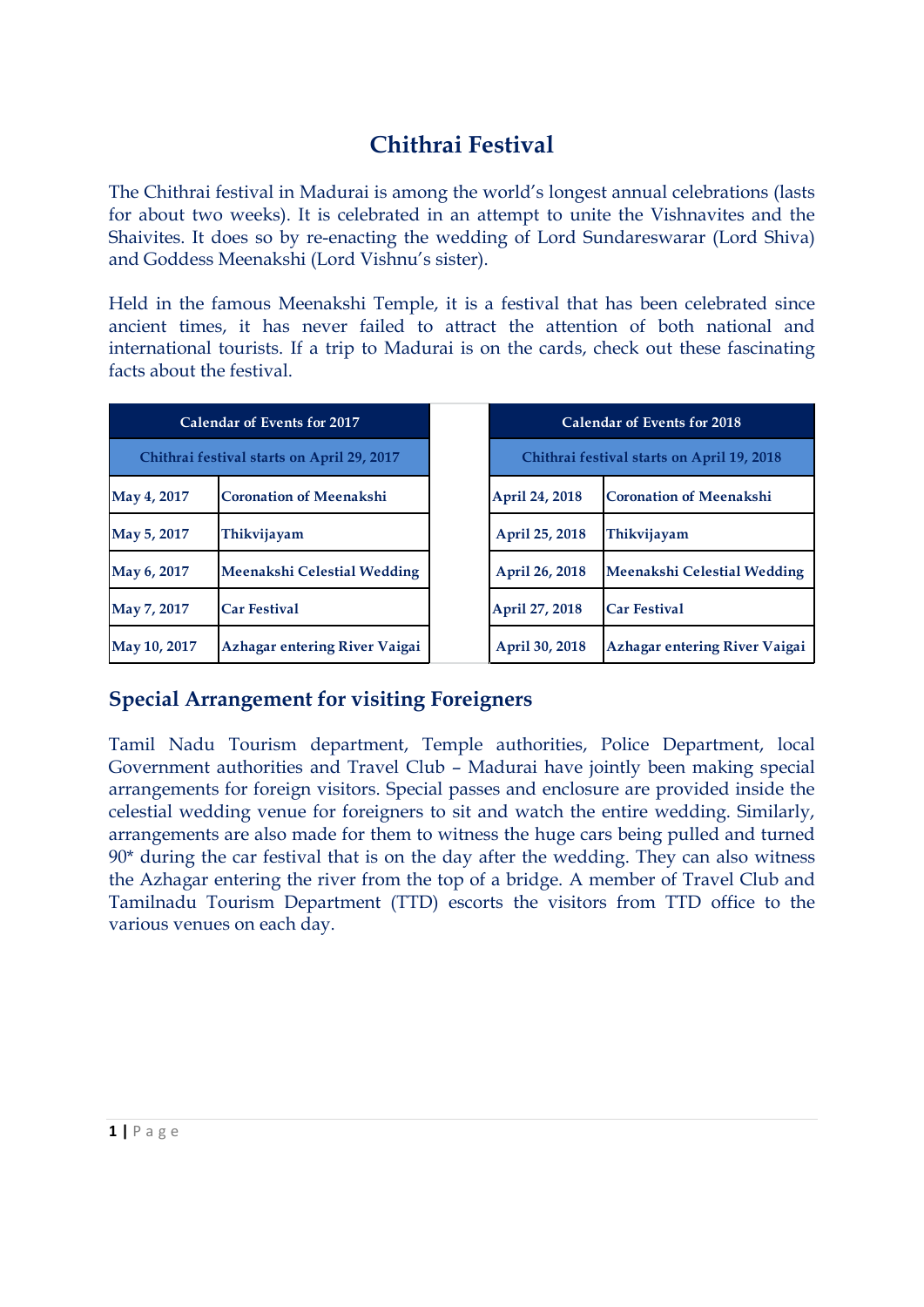## **A Four Hundred Year Old Festival**

The heart of Madurai is the chosen location for this festival, which has been celebrated since a long time ago. History has it that this festival dates back four hundred centuries. Since then it has been a crowd puller and still is. Lakhs of people gather here to celebrate this occasion. It is wonderful to be a part of a historically significant festival. Earlier the festival was celebrated in Sholavandan, but then King Thirumalai Naykar, changed the place of celebrations to Madurai.

#### **Worshippers Arrive At the Location in Bullock Carts**

You will come across old black and white pictures of the Chithrai festival where people would come to Madurai from neighboring villages in bullock carts to worship. Till recently, villagers would pack food, pots and pans, hay for the bulls and come to Madurai and camp in any open space. Today, villagers come in trucks, tractor-trailers and buses for the festival.

#### **Two different Festivals: Meenakshi and Alagar**

Historically speaking, originally there used to be two different festivals namely the Meenakshi festival and the Alagar festival. They were celebrated in two different months. The Shaivites celebrated the Meenakshi festival. It is believed that Meenakshi was the daughter of the Pandya king who was also another avatar of Goddess Sakthi, the wife of Lord Shiva. She was born out of the fire and grew up to become a fearless warrior. After conquering the world she attacked Kailayam where Shiva lived, but fell in love with him. Both married and ruled the Pandya kingdom from then on.

The Vaishnavites believed that there was an ascetic named Mandooka rishi who was once bathing in the holy waters of the Alagar Hills when Durvasar Maharishi, a powerful and short-tempered rishi, entered. On finding Mandooka Rishi not welcoming him properly, cursed him to become a frog. To revive from the curse Mandoorka travels to the river Vaigai where Vishnu blesses him and revives him. This is enacted every year in the river Vaigai.